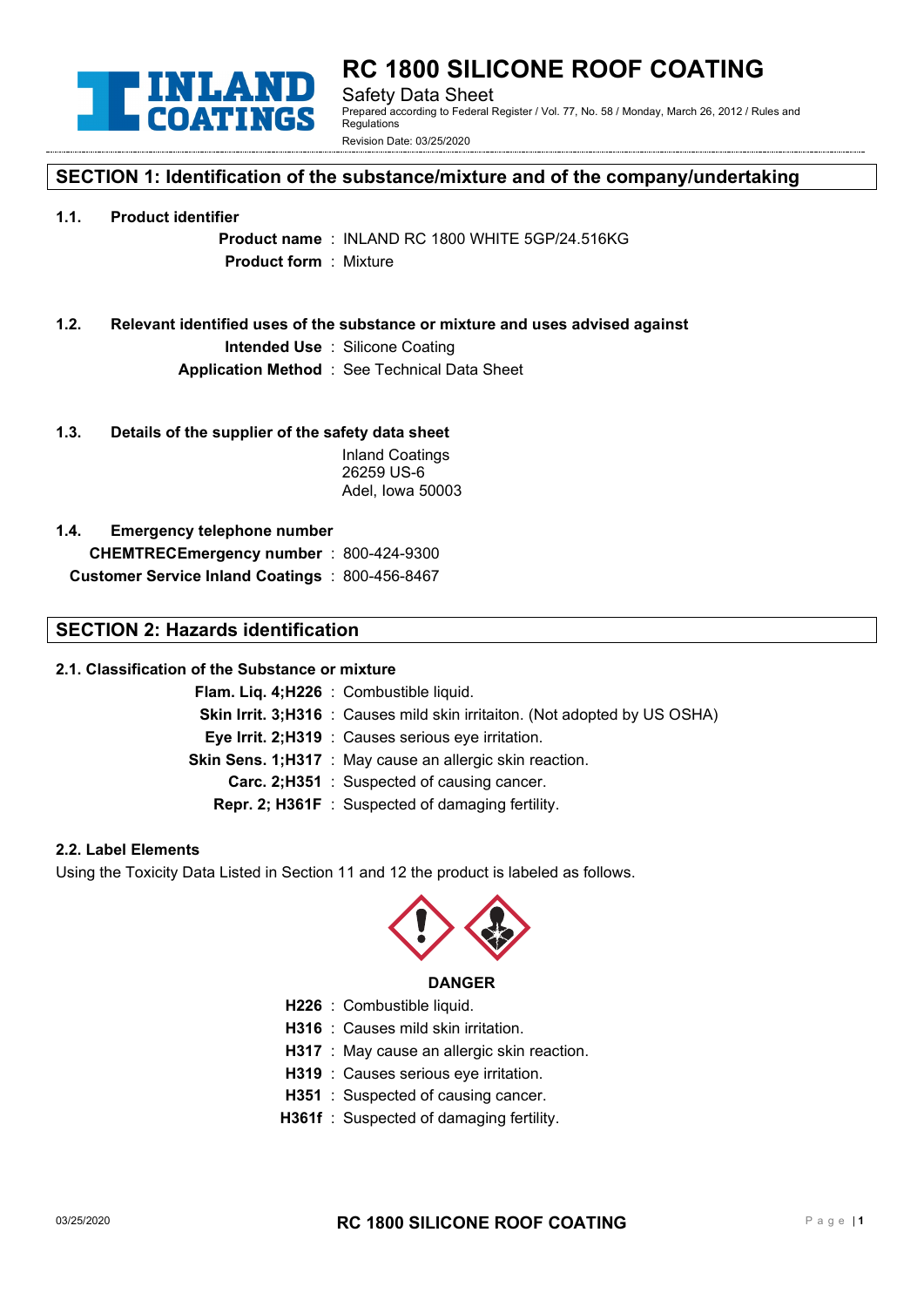Safety Data Sheet

Revision Date: 03/25/2020 Prepared according to Federal Register / Vol. 77, No. 58 / Monday, March 26, 2012 / Rules and Regulations

| [Prevention]: |                                                                                                                                                    |
|---------------|----------------------------------------------------------------------------------------------------------------------------------------------------|
|               | <b>P201</b> : Obtain special instructions before use.                                                                                              |
|               | <b>P202</b> : Do not handle until all safety precautions have been read and understood.                                                            |
|               | <b>P210</b> : Keep away from flames / hot surfaces - No smoking.                                                                                   |
|               | P235 : Keep cool.                                                                                                                                  |
|               | <b>P240</b> : Ground / bond container and receiving equipment.                                                                                     |
|               | <b>P241</b> : Use explosion-proof electrical / ventilating / light / equipment.                                                                    |
|               | <b>P242</b> : Use only non-sparking tools.                                                                                                         |
|               | <b>P243</b> : Take precautionary measures against static discharge                                                                                 |
|               | <b>P261</b> : Avoid breathing dust / fume / gas / mist / vapors / spray.                                                                           |
|               | <b>P264</b> : Wash thoroughly after handling.                                                                                                      |
|               | <b>P270</b> : Do not eat, drink or smoke when using this product.                                                                                  |
|               | <b>P272</b> : Contaminated work clothing should not be allowed out of the workplace.                                                               |
|               | <b>P280</b> : Wear protective gloves / eye protection / face protection.                                                                           |
|               |                                                                                                                                                    |
| [Response]:   |                                                                                                                                                    |
|               | P302+352 : IF ON SKIN: Wash with plenty of soap and water.                                                                                         |
|               | P303+361+353 : IF ON SKIN (or hair): Remove / Take off immediately all contaminated<br>clothing. Rinse skin with water / shower.                   |
|               | P305+351+338 : IF IN EYES: Rinse cautiously with water for several minutes. Remove<br>contact lenses if present and easy to do - continue rinsing. |
|               | P308+313 : IF exposed or concerned: Get medical advice / attention.                                                                                |
|               | <b>P314</b> : Get Medical advice / attention if you feel unwell.                                                                                   |
|               | P321 : Specific treatment (see information on this label).                                                                                         |
|               | <b>P333+313</b> : If skin irritation or a rash occurs: Get medical advice / attention.                                                             |
|               | <b>P337+313</b> : If eye irritation persists: Get medical advice / attention.                                                                      |
|               | <b>P363</b> : Wash contaminated clothing before reuse.                                                                                             |
|               | <b>P370+378</b> : In case of fire: Use extinguishing media listed in section 5 of SDS for<br>extinction.                                           |
| [Storage]:    |                                                                                                                                                    |
|               | P403+233 : Store in a well-ventilated place. Keep container tightly closed                                                                         |
|               | <b>P405</b> : Store locked up.                                                                                                                     |
| [Disposal]:   |                                                                                                                                                    |
|               | <b>P501</b> : Dispose of contents / container in accordance with local / national<br>regulations.                                                  |

## **SECTION 3: Composition/information on ingredients**

**This product contains the following substances that present a hazard within the meaning of the relevant State and Federal Hazardous Substances regulations.** 

| <b>Ingredient/Chemical Designations</b>   | Weight %   | <b>GHS Classification</b> | <b>Notes</b>      |
|-------------------------------------------|------------|---------------------------|-------------------|
| Dimethylsiloxane                          | $10 - 25$  | Aquatic Chronic 2;H411    | $\lceil 1 \rceil$ |
| CAS Number: 0063148-62-9                  |            |                           |                   |
| Methyltris (methylethylketoximino) silane | $1.0 - 10$ | Eye Irrit. 2;H319         | $[1]$             |
| CAS Number: 0022984-54-9                  |            | Skin Irrit. 2;H315        |                   |
|                                           |            | Skin Sens. 1;H317         |                   |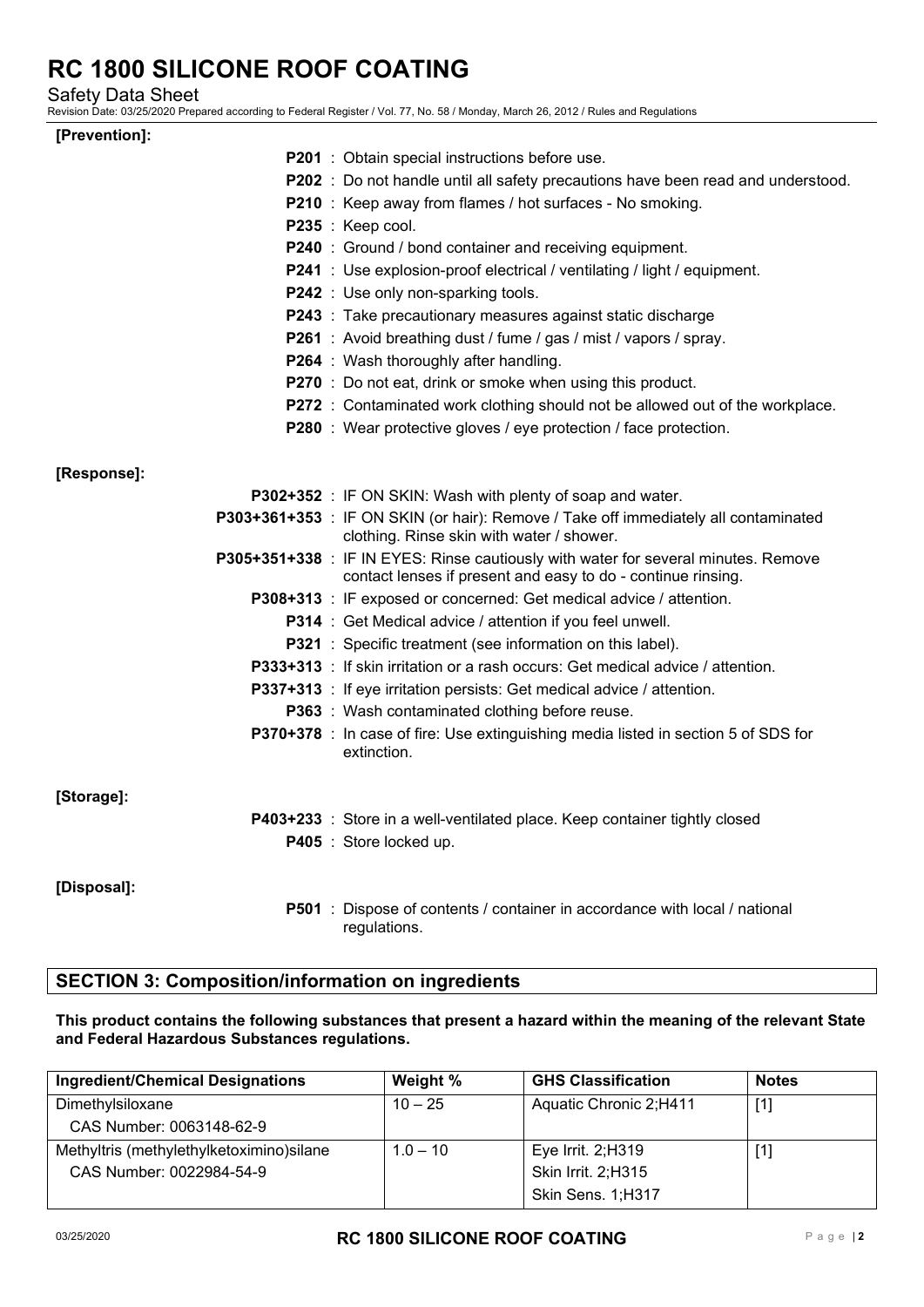## Safety Data Sheet

Revision Date: 03/25/2020 Prepared according to Federal Register / Vol. 77, No. 58 / Monday, March 26, 2012 / Rules and Regulations

| Titanium dioxide                | $1.0 - 10$   | Not Classified         | $[1][2]$ |
|---------------------------------|--------------|------------------------|----------|
| CAS Number: 0013463-67-7        |              |                        |          |
| Cristobalite                    | $1.0 - 10$   | STOT RE 1;H372         | $[1]$    |
| CAS Number: 0014464-46-1        |              |                        |          |
| 2-Butanone oxime                | $1.0 - 10$   | Carc. 2;H351           | $[1]$    |
| CAS Number 0000096-29-7         |              | Acute Tox. 4; H312     |          |
|                                 |              | Eye Dam. 1; H318       |          |
|                                 |              | Skin Sens. 1;H317      |          |
| Proprietary*                    | $0.10 - 1.0$ | Skin Irrit. 2;H315     | $[1]$    |
|                                 |              | Eye Irrit. 2;H319      |          |
|                                 |              | Skin Sens. 1;H317      |          |
|                                 |              | Aquatic Chronic 3;H412 |          |
| Cyclotetrasiloxane, octamethyl- | $0.10 - 1.0$ | Repr. 2; H361f         | $[1][3]$ |
| CAS Number: 0000556-67-2        |              | Aquatic Chronic 4;H413 |          |

\*In accordance with paragraph (i) of §1910.1200, the specific chemical identity and/or exact percentage (concentration) of composition has been withheld as a trade secret.

[1] Substance classified with a health or environmental hazard.

[2] Substance with a workplace exposure limit.

[3] PBT-substance or vPvB-substance. \*The full texts of the phrases are shown in Section 16.

# **SECTION 4: First aid measures**

### **4.1. Description of first aid measures**

| <b>General</b> : In all cases of doubt, or when symptoms persist, seek medical attention.  |
|--------------------------------------------------------------------------------------------|
| Never give anything by mouth to an unconscious person.                                     |
| Inhalation : Remove to fresh air, keep patient warm and at rest. If breathing is irregular |
| or stopped, give artificial respiration. If unconscious place in the recovery              |
| position and obtain immediate medical attention. Give nothing by mouth.                    |
| Eyes : Irrigate copiously with clean water for at least 15 minutes, holding the            |
| eyelids apart and seek medical attention.                                                  |
| Skin: Remove contaminated clothing. Wash skin thoroughly with soap and water               |
| or use a recognized skin cleanser.                                                         |
| Ingestion : If swallowed obtain immediate medical attention. Keep at rest. Do NOT          |
| induce vomiting.                                                                           |
|                                                                                            |

## **4.2. Most important symptoms and effects, both acute and delayed**

- **Overview** : Effects of Overexposure Inhalation: Nasal and respiratory irritation, dizziness, fatigue, unconsciousness, asphyxiation. Ingestion: Can cause gastrointestinal disorders. Skin: Possible irritation, dermatitis, and defatting. Possible cancer hazard. Contains an ingredient which may cause cancer based on animal data (See Section 3 and Section 15 for each ingredient). Risk of cancer depends on duration and level of exposure. See section 2 for further details.
	- **Eyes** : Causes serious eye irritation.
	- **Skin** : May cause an allergic skin reaction. Causes mild skin irritation.

## **SECTION 5: Firefighting measures**

### **5.1. Extinguishing media**

Water, carbon dioxide, foam or dry powder.

## **5.2. Special hazards arising from the substance or mixture**

Hazardous decomposition: High temperatures and fires may produce carbon monoxide, oxides of nitrogen and various hydrocarbon fragments.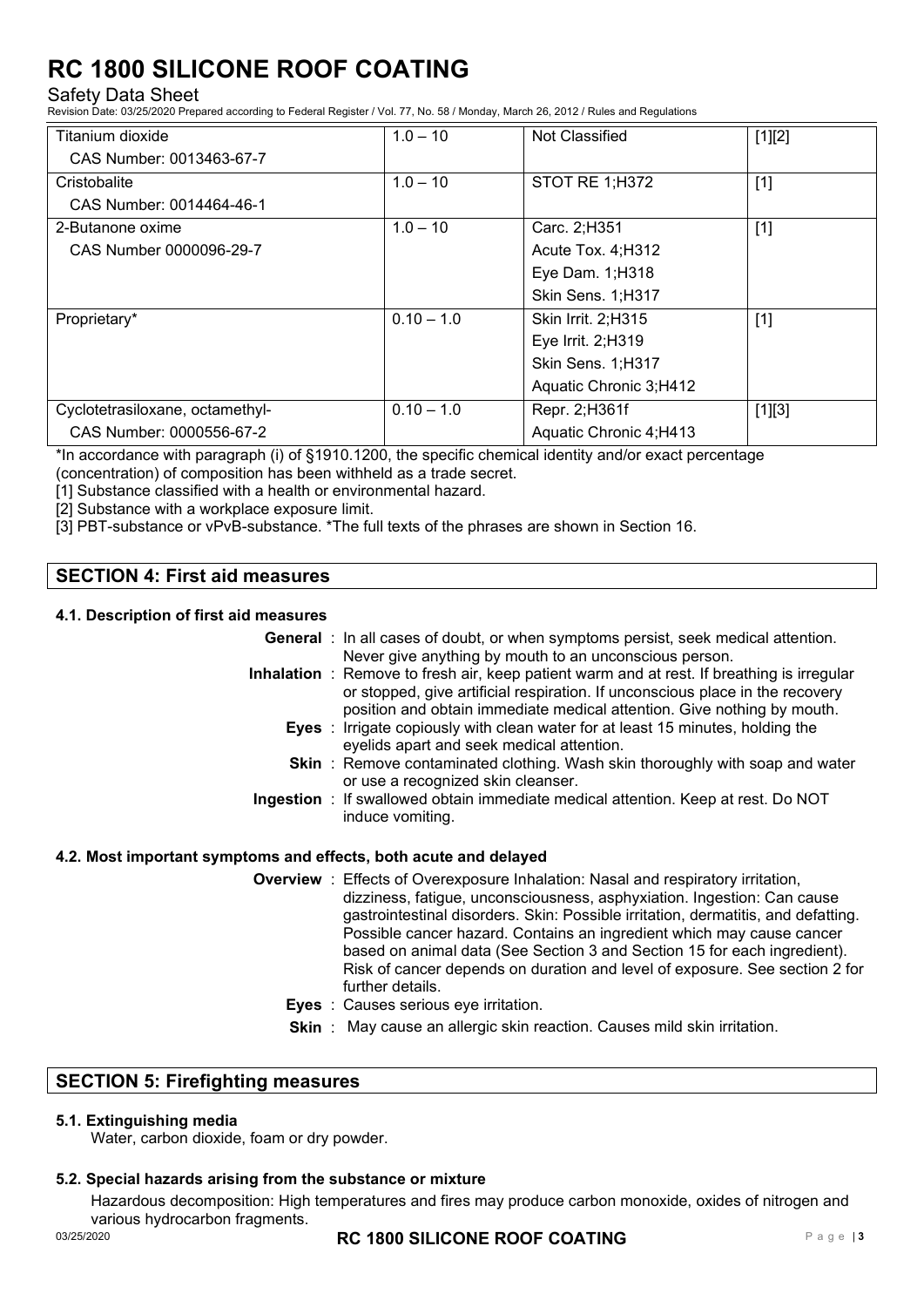Safety Data Sheet

Revision Date: 03/25/2020 Prepared according to Federal Register / Vol. 77, No. 58 / Monday, March 26, 2012 / Rules and Regulations

#### Keep away from heat / sparks / open flames / hot surfaces - No smoking.

Keep cool.

Ground / bond container and receiving equipment.

Use explosion-proof electrical / ventilating / light / equipment.

Use only non-sparking tools.

Take precautionary measures against static discharge.

Avoid breathing dust / fume / gas / mist / vapors / spray.

### **5.3. Advice for fire-fighters**

This product is considered combustible and is a fire hazard. It supports combustion and decomposes under fire conditions to give off toxic materials. Do not pour, spill, or store near heat, spark sources, or open flame. If electrical equipment is involved, the use of foam should be avoided. Use water spray to cool non-involved containers. Wear SCBA with a full-face piece operated in the positive pressure demand mode and full protective clothing (Bunker Gear) when fighting fires.

**ERG Guide No.** - - - -

## **SECTION 6: Accidental release measures**

### **6.1. Personal precautions, protective equipment and emergency procedures**

Put on appropriate personal protective equipment (see section 8).

### **6.2. Environmental precautions**

Do not allow spills to enter drains or waterways. Use good personal hygiene practices. Wash hands before eating, drinking, smoking or using toilet. Promptly remove soiled clothing and wash thoroughly before reuse.

### **6.3. Methods and material for containment and cleaning up**

Small spill: Remove with absorbent material. Large spill: Eliminate all ignition sources. Ventilate enclosed areas or wear self-contained breathing apparatus. Recover free liquid in closed containers. Keep out of sewers and water courses. Clean area with absorbent material.

# **SECTION 7: Handling and storage**

### **7.1. Precautions for safe handling**

Protect from freezing.

See section 2 for further details. – [Prevention]:

## **7.2. Conditions for safe storage, including any incompatibilities**

Handle containers carefully to prevent damage and spillage.

Naked flames and smoking should not be permitted in storage areas. It is recommended that forklift trucks and electrical equipment are protected to the appropriate standard.

Incompatible materials: Avoid strong oxidizing agents, concentrated nitric and sulfuric acids, halogen, and molten sulfur.

Store in a cool, dry place. Keep container tightly closed when not in use.

See section 2 for further details. - [Storage]:

### **7.3. Specific end use(s)**

No data available.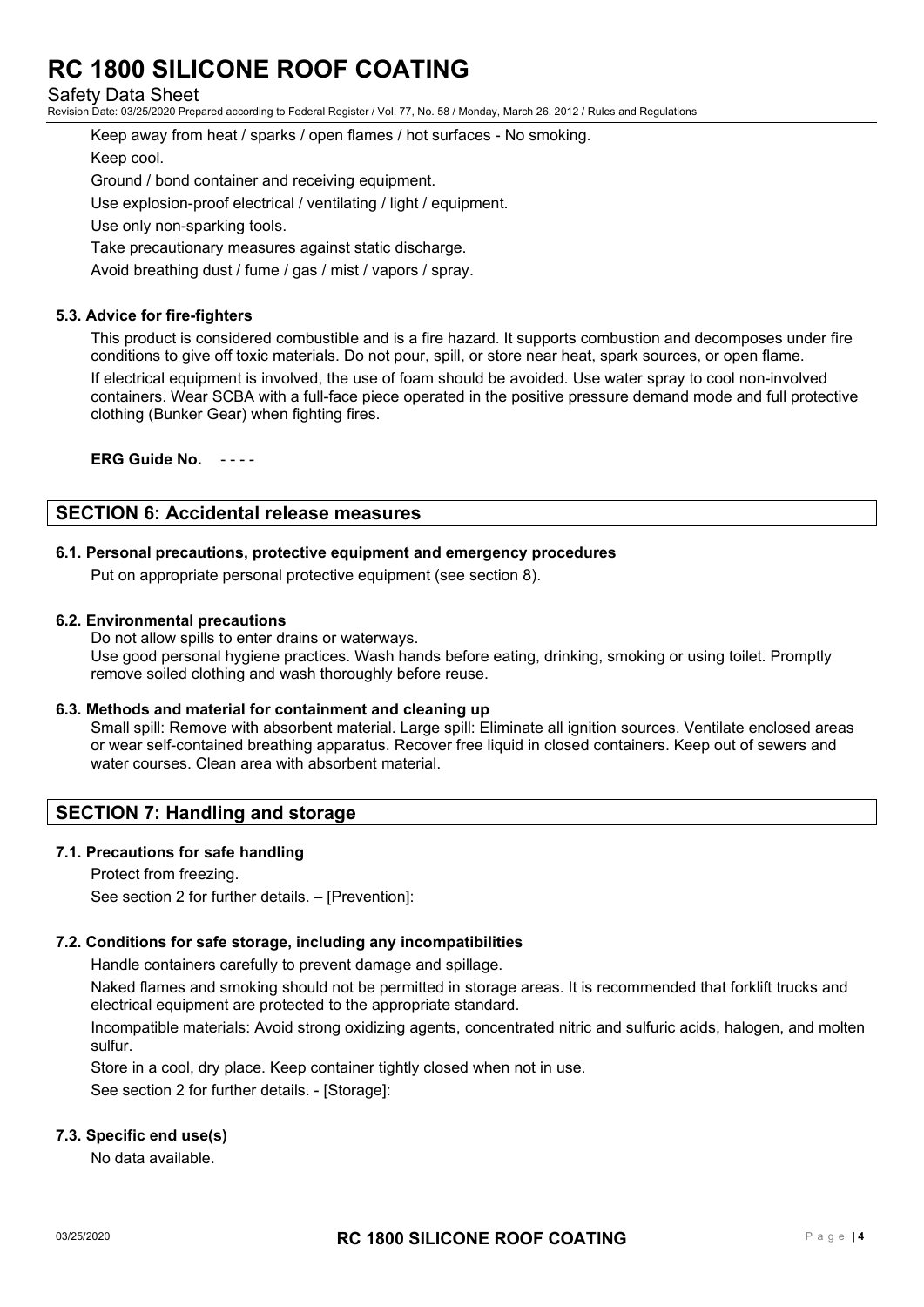Safety Data Sheet

Revision Date: 03/25/2020 Prepared according to Federal Register / Vol. 77, No. 58 / Monday, March 26, 2012 / Rules and Regulations

## **SECTION 8: Exposure controls/personal protection**

### **8.1. Control parameters**

| <b>CAS No.</b> | Ingredient   | <b>Source</b> | Value                          |
|----------------|--------------|---------------|--------------------------------|
| 0014464-46-1   | Cristobalite | <b>ACGIH</b>  | TWA: $0.025$ mg/m <sup>3</sup> |

### **8.2. Exposure controls**

|                                           | <b>Respiratory</b> : If workers are exposed to concentrations above the exposure limit they must<br>use the appropriate, certified respirators.                                                                                                                                                                                                                         |
|-------------------------------------------|-------------------------------------------------------------------------------------------------------------------------------------------------------------------------------------------------------------------------------------------------------------------------------------------------------------------------------------------------------------------------|
|                                           | Eyes: Not normally required.                                                                                                                                                                                                                                                                                                                                            |
|                                           | <b>Skin</b> : Use protective gloves as needed to avoid skin irritation.                                                                                                                                                                                                                                                                                                 |
|                                           | <b>Engineering Controls</b> : Provide adequate ventilation. Where reasonably practicable this should be<br>achieved by the use of local exhaust ventilation and good general<br>extraction. If these are not sufficient to maintain concentrations of<br>particulates and any vapor below occupational exposure limits suitable<br>respiratory protection must be worn. |
|                                           | <b>Other Work Practices</b> : Use good personal hygiene practices. Wash hands before eating, drinking,<br>smoking or using toilet. Promptly remove soiled clothing and wash<br>thoroughly before reuse.                                                                                                                                                                 |
| ion 2 for further details _ [Provention]: |                                                                                                                                                                                                                                                                                                                                                                         |

**See section 2 for further details. – [Prevention]:**

# **SECTION 9: Physical and chemical properties**

|                                                                   | <b>Appearance</b> : Viscous white or gray Liquid |
|-------------------------------------------------------------------|--------------------------------------------------|
|                                                                   | <b>Odor</b> : Not specified                      |
| <b>Odor threshold</b> : Not determined                            |                                                  |
|                                                                   | pH : Not available                               |
| <b>Melting point / freezing point : Not determined</b>            |                                                  |
| Initial boiling point and boiling : Not determined<br>range       |                                                  |
|                                                                   | <b>Flash Point: 160°F ASTM D93</b>               |
| <b>Evaporation rate (Ether = 1)</b> : Slower than ether           |                                                  |
| <b>Flammability (solid, gas)</b> : Not applicable                 |                                                  |
| Upper/lower flammability or : Lower Explosive Limit: 1.1          |                                                  |
| explosive limits                                                  | Upper Explosive Limit: 5.0                       |
| Vapor pressure (Pa) : Not determined                              |                                                  |
| Vapor Density : Not available                                     |                                                  |
| <b>Specific Gravity</b> : 1.37 (H <sub>2</sub> O = 1)             |                                                  |
| <b>Solubility in Water: Negligible</b>                            |                                                  |
| Partition coefficient n-octonal/water: Not Measured<br>(Log Know) |                                                  |
| <b>Auto-ignition temperature : Not available</b>                  |                                                  |
| <b>Decomposition temperature : Not available</b>                  |                                                  |
| Viscosity (cSt): Not available                                    |                                                  |
| <b>VOC Content</b> : < 100 g/liter                                |                                                  |
|                                                                   | <b>Density</b> : Heavier than air $(Air + 1)$    |

### **9.2. Other information**

No other relevant information.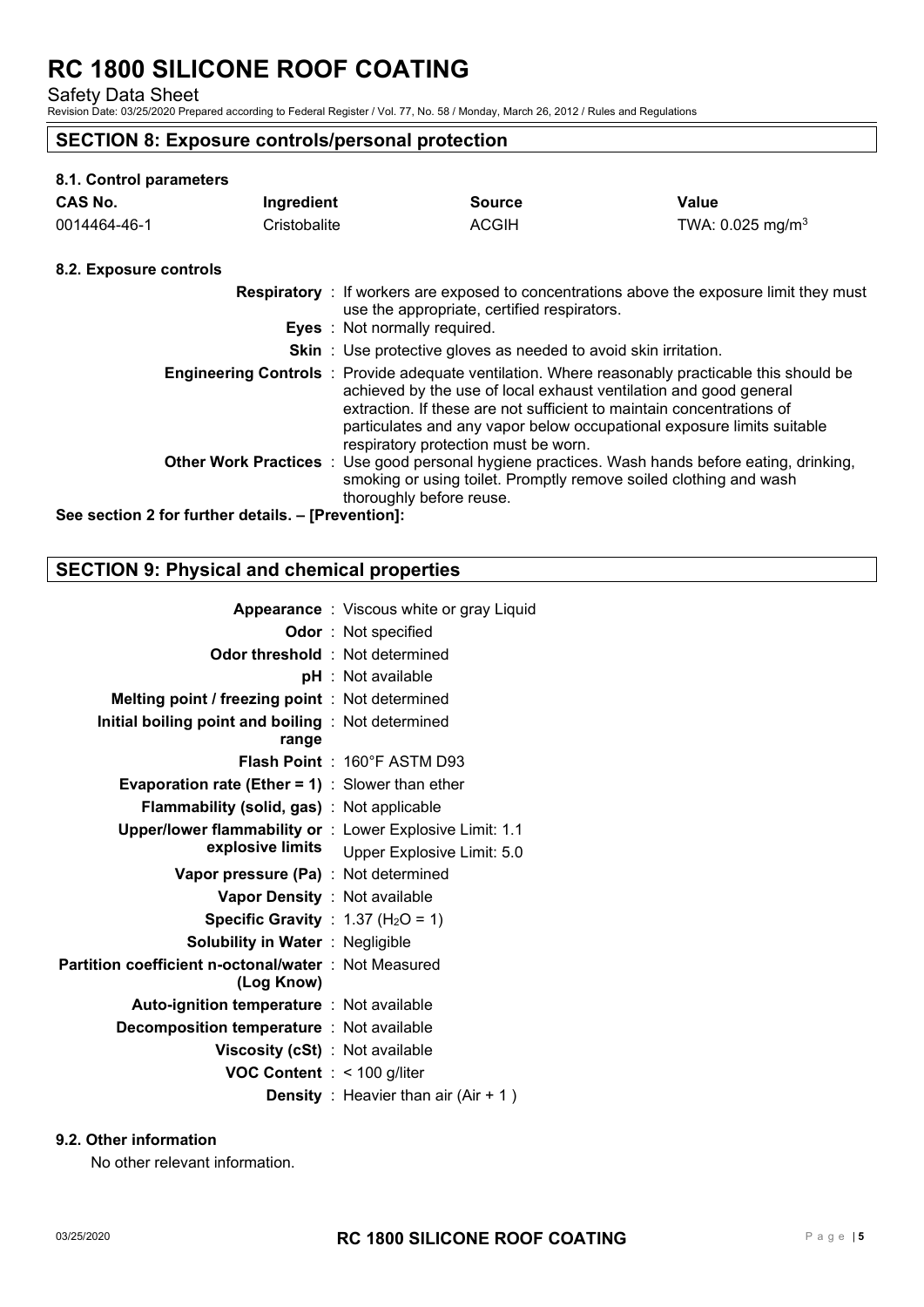Safety Data Sheet

Revision Date: 03/25/2020 Prepared according to Federal Register / Vol. 77, No. 58 / Monday, March 26, 2012 / Rules and Regulations

# **SECTION 10: Stability and reactivity**

### **10.1. Reactivity**

Hazardous Polymerization will not occur.

### **10.2. Chemical stability**

Stable under normal circumstances.

### **10.3. Possibility of hazardous reactions**

No data available.

## **10.4. Conditions to avoid**

Keep away from heat, flame and other potential ignition sources.

### **10.5. Incompatible materials**

Avoid strong oxidizing agents, concentrated nitric and sulfuric acids, halogen, and molten sulfur.

### **10.6. Hazardous decomposition products**

High temperatures and fires may produce carbon monoxide, oxides of nitrogen and various hydrocarbon fragments.

## **SECTION 11: Toxicological information**

### **Acute Toxicity**

| Ingredient                                             | Oral LD50,<br>mg/kg               | Skin LD50,<br>mg/kg                 | <b>Inhalation</b><br>Vapor LC50,<br>mg/L/4hr | <b>Inhalation</b><br><b>Dust/Mist</b><br>LC50, mg/L/4hr | <b>Inhalation Gas</b><br>$LC50$ , ppm |
|--------------------------------------------------------|-----------------------------------|-------------------------------------|----------------------------------------------|---------------------------------------------------------|---------------------------------------|
| 2-Butanone oxime<br>$-(96-29-7)$                       | $930.00$ , Rat $-$<br>Category: 4 | $2,00.00$ , Rabbit -<br>Category 4  | 20.00, Rat $-$<br>Category 4                 | No data<br>available                                    | $5,00.00$ Rat $-$<br>Category 4       |
| Cyclotetrasiloxane,<br>octamethyl - - (556-<br>$67-2)$ | $2,00.00$ , Rat $-$<br>Category 4 | 4,640.00, Rabbit<br>$-$ Category: 5 | $36.00$ , Rat $-$<br>Category: NA            | No data<br>available                                    | No data<br>available                  |

Note: When no route specific LD50 data is available for an acute toxin, the converted acute toxicity point estimate was used in the calculation of the product's ATE (Acute Toxicity Estimate).

### **Carcinogen Data**

| <b>CAS No.</b> | Ingredient       | <b>Source</b> | <b>Value</b>  |
|----------------|------------------|---------------|---------------|
| 0013463-67-7   | Titanium dioxide | <b>IARC</b>   | Group 2b: Yes |
| 0014464-46-1   | Cristobalite     | <b>NTP</b>    | Known: Yes    |

# **SECTION 12: Ecological information**

### **12.1. Toxicity**

The preparation has been assessed following the conventional method of the Dangerous Preparations Directive 199/45/EC and GHS is not classified as dangerous for the environment but contains substance(s) dangerous for the environment. See section 3 for details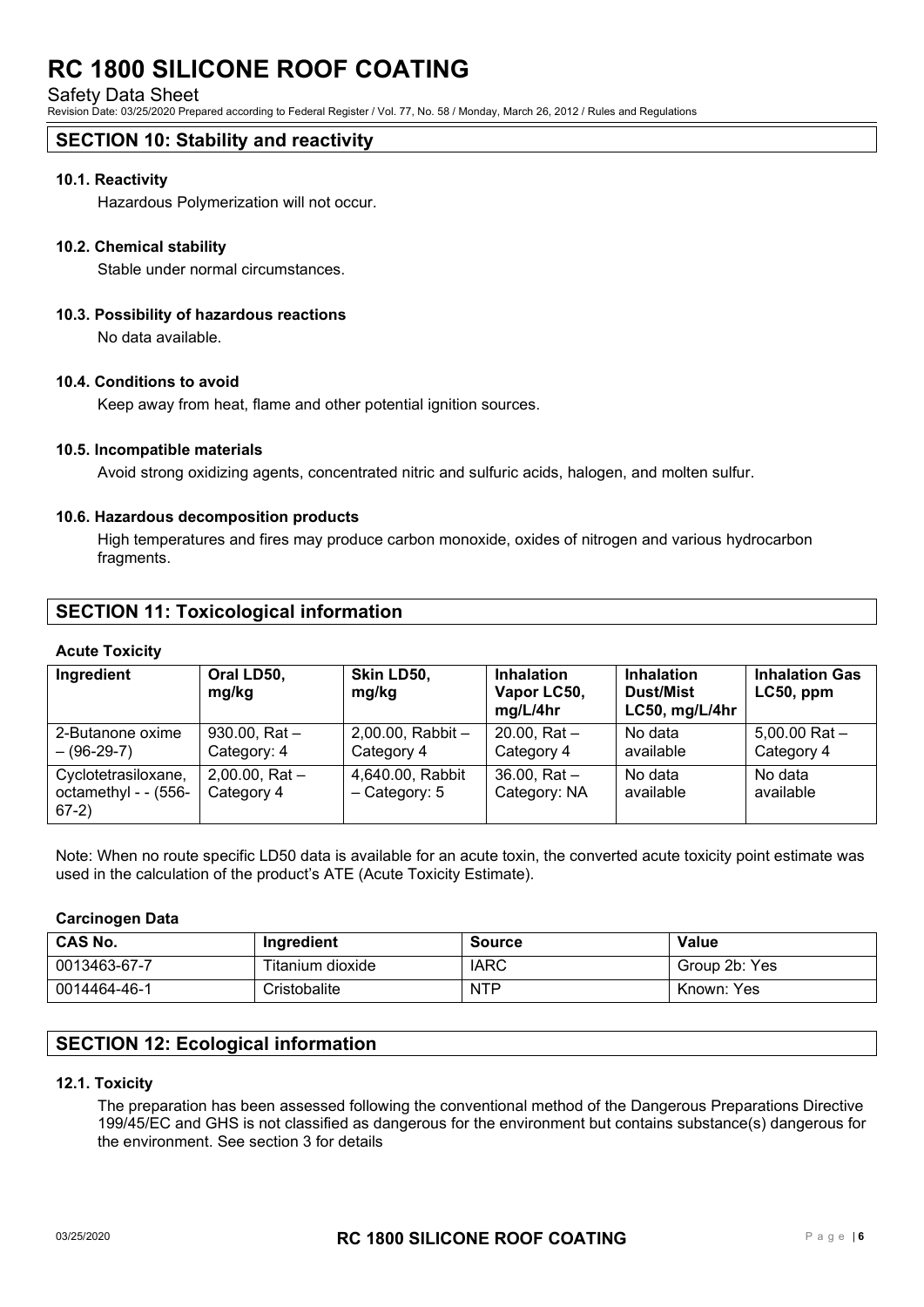Safety Data Sheet

Revision Date: 03/25/2020 Prepared according to Federal Register / Vol. 77, No. 58 / Monday, March 26, 2012 / Rules and Regulations

| Ingredient                                      | 96 hr LC50 fish, mg/l     | 48 hr EC50 crustacea,<br>mg/l | ErC50 algae, mg/l                          |
|-------------------------------------------------|---------------------------|-------------------------------|--------------------------------------------|
| Dimethylsiloxane - (63148-<br>$62-9)$           | 3.16, Ictalurus punctatus | 44.50, Daphnia magna          | Not Available                              |
| 2-Butanone oxime - (96-<br>$29-7)$              | 320.00, Leuciscus idus    | 500.00, Daphnia magna         | 83.00 (72 hr),<br>Scenedesmus subspicatus  |
| Proprietary                                     | 597.00, Danio rerio       | 81.00, Daphnia magna          | 126.00 (72 hr),<br>Scenedesmus subspicatus |
| Cyclotetrasiloxane,<br>octamethyl- - (556-67-2) | 200.00, Leuciscus idus    | 25.20, Daphnia magna          | Not Available                              |

## **Aquatic Ecotoxicity**

### **12.2. Persistence and degradability**

There is no data available on the preparation itself.

### **12.3. Bioaccumulative potential**

Not Measured

### **12.4. Mobility in soil**

No data available.

## **12.5. Results of PBT and vPvB assessment**

This product contains PBT/vPvB chemicals.

### **12.6. Other adverse effects**

An environmental hazard cannot be excluded in the event of unprofessional handling or disposal. Potentially toxic to aquatic life.

## **SECTION 13: Disposal considerations**

## **13.1 Waste treatment methods**

Observe all federal, state and local regulations when disposing of this substance

## **SECTION 14: Transport information**

| 14.1. UN number                     | <b>DOT (Domestic Surface</b><br><b>Transportation</b><br>Not Applicable | <b>IMO / IMDG (Ocean</b><br>Transportation)<br>Not Regulated | <b>ICAO/IATA</b><br>Not Regulated |
|-------------------------------------|-------------------------------------------------------------------------|--------------------------------------------------------------|-----------------------------------|
| 14.2. UN proper shipping<br>name    | Not Regulated                                                           | Not Regulated                                                | Not Regulated                     |
| 14.3. Transport hazard<br>class(es) | DOT Hazard Class: Not<br>Applicable                                     | IMGD: Not Applicable<br>Subclass: Not Applicable             | AIR Class: Not Applicable         |
| 14.4. Packing Group                 | Not Applicable                                                          | Not Applicable                                               | Not Applicable                    |

## **14.5. Environmental hazards**

**IMGD** Marine Pollutant: No